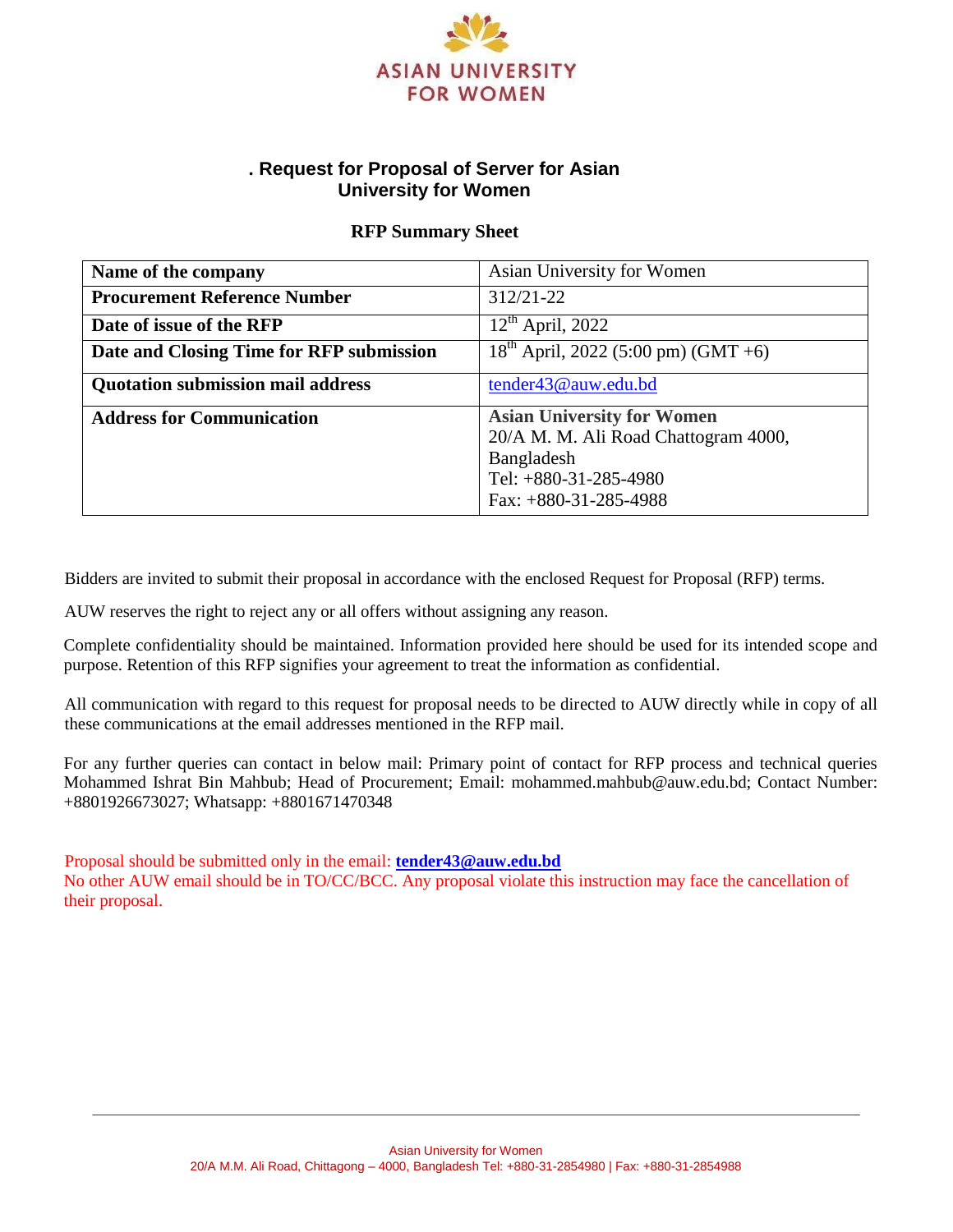## **Objective**

Asian University for Women (AUW) seeks to graduate women who will be skilled and innovative professionals, service-oriented leaders in the businesses and communities in which they will work and live, and promoters of intercultural understanding and sustainable human and economic development in Asia and throughout the world.

### **Requirements**

We, to achieve our objectives, need the following product/services are below:

#### - **Description of Product/Service: Server**

| SL                                         | <b>Item Description</b>                                                           |  |  |
|--------------------------------------------|-----------------------------------------------------------------------------------|--|--|
| $\mathbf{1}$                               | <b>Brand:</b> Hewlett-Packard Enterprise (HPE)                                    |  |  |
|                                            | HPE ProLiant DL380<br><b>Model:</b><br>Generation<br>10 Plus<br>$(Gen10)$ .       |  |  |
|                                            | <b>Processor</b> :Total 24 Core, 2 x Intel Xeon-Silver 4310 2.1GHz 12-core        |  |  |
|                                            | 120W Processor                                                                    |  |  |
| Cache Memory: 18 MB L3 Cache Per Processor |                                                                                   |  |  |
|                                            | <b>Chipset</b> : Intel C621A Chipset                                              |  |  |
|                                            | Memory (RAM): HPE 128GB (4 x32GB) Dual Rank x4 DDR4-3200 CAS-                     |  |  |
|                                            | 22-22-22 Registered Smart Memory Kit and supports upto 8TB                        |  |  |
|                                            | Internal Storage: 6 X HPE 2.4TB SAS 12G Enterprise 10K or 15K SFF                 |  |  |
|                                            | $(2.5in)$ SC HDD                                                                  |  |  |
|                                            | <b>Storage Controller:</b> Integrated RAID Controller (HPE Smart Array P408i-a)   |  |  |
|                                            | SR Gen10 (8 Internal Lanes) 12G SAS Modular Controller) with 2GB Flash            |  |  |
|                                            | (RAID)<br><b>Backed</b><br>Write<br>Cache<br>0,1,5,10,50,6,60                     |  |  |
|                                            | Network Controller: Intel I350-T4 Ethernet 1Gb 4-port BASE-T Adapter              |  |  |
|                                            | <b>HPE</b><br>FlexibleLOM<br>optional<br><b>or</b><br>stand<br>plus<br>card<br>up |  |  |
|                                            | <b>Expansion Slot:</b> Up to 8 PCIe slots, 3 slots available with the system and  |  |  |
|                                            | secondary riser board require for optional 3 slots upgradation.                   |  |  |
|                                            | <b>Supported Hard Drive Bay: 8 Hot plug SFF SAS/SATA HDD bays;</b>                |  |  |
|                                            | upgradable to 32 SFF SAS/SATA/SSD Drives Power Supply Kit: 2xHPE                  |  |  |
|                                            | 800W FS Platinum Hot Plugable Low Halogen Power Supply Kit, 6Fans                 |  |  |
|                                            | with dual processor (High Performance fans optional)                              |  |  |

Information need to be submitted:

- a) Trade license
- b) Tin/Bin
- c) Company details
- d) Delivery date and delivery should be at AUW Premises
- e) Warranty Period